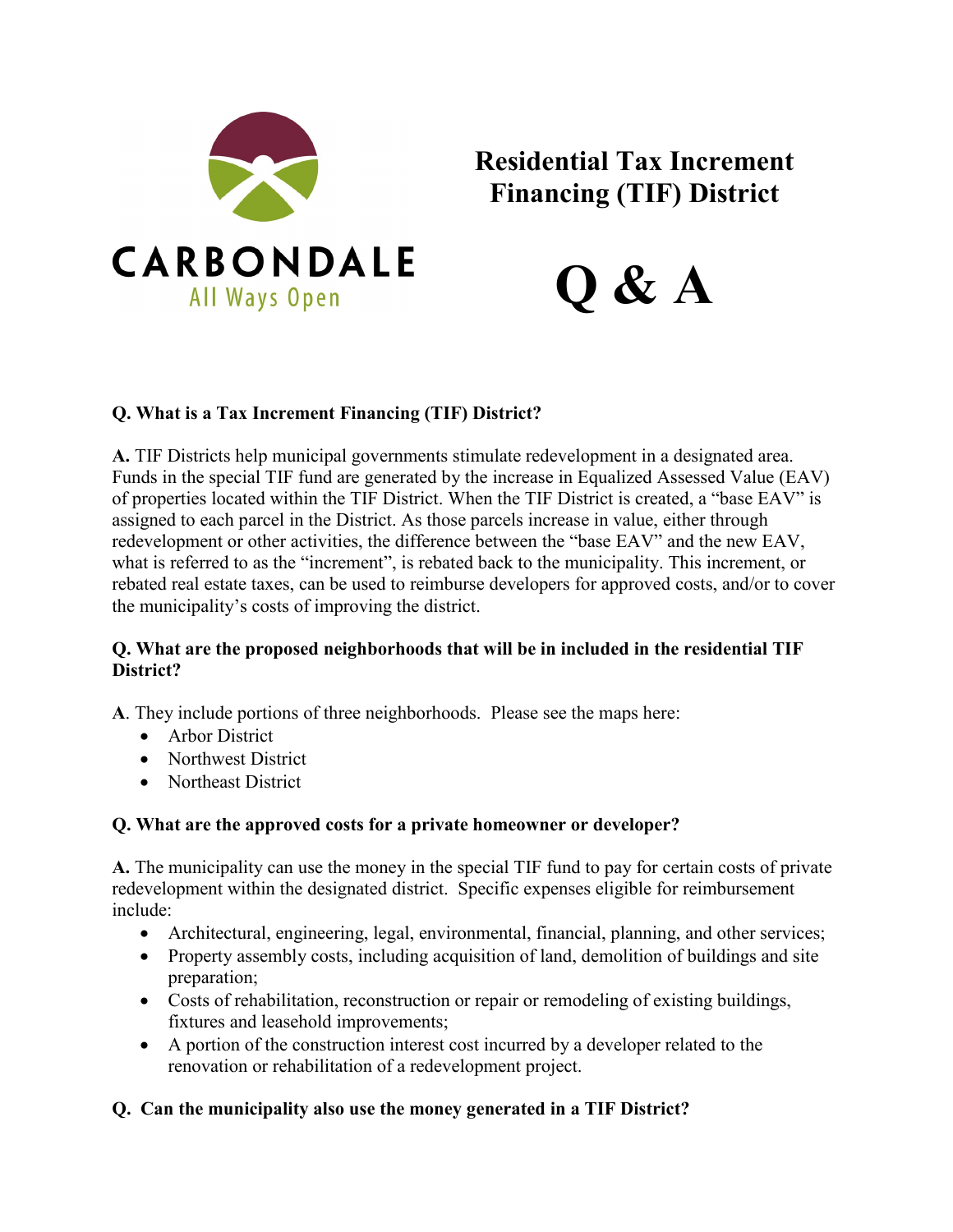**A:** Yes. The municipality can also use the money in the special TIF fund to make public investments such as:

- Infrastructure improvements such as streets, sidewalks, water/sewer lines, broadband, street lighting, water and sewer lines.
- Funds can also be used to make property purchases within the District, as well as marketing expenses related to the District.

## **Q. Can infrastructure improvements made by the homeowner or developer be reimbursed through a TIF Redevelopment Agreement?**

**A.** The TIF Act allows for certain improvements of existing infrastructure relating to the project to be claimed as eligible reimbursement expenses. Example: If a sewer or water main repair or replacement is needed, those costs are eligible.

## **Q. What are the benefits of a TIF to the neighborhood?**

**A.** The benefits of a residential TIF program can include:

- Remove & prevent blight
- Increase the tax base
- Stabilize development
- Aid in the development of affordable housing
- Develop/implement design standards on new construction
- Assist in converting renter-occupied to owner-occupied
- Add infrastructure enhancements
- Conduct marketing activities

## **Q. Why is the City of Carbondale interested in developing a residential TIF?**

**A:** City Council's expectations are that a residential TIF would help to:

- redevelop homes,
- renovate blighted homes,
- create an incentive to encourage homeownership, and
- restore neighborhoods

## **Q. If my home or neighborhood becomes part of a TIF District, does this mean that businesses will be able to relocate there?**

**A.** No. A TIF District is a financial incentive district and does not impact zoning. The only way that a business could locate within a neighborhood is if it conformed to the zoning codes already in place there.

## **Q. When a TIF is created, how are the taxes of the properties within the district affected?**

**A.** It is important to note that a TIF is not a tax. When a TIF is created, the most recent real estate tax year becomes the "base year" for all properties from which all incremental funds are